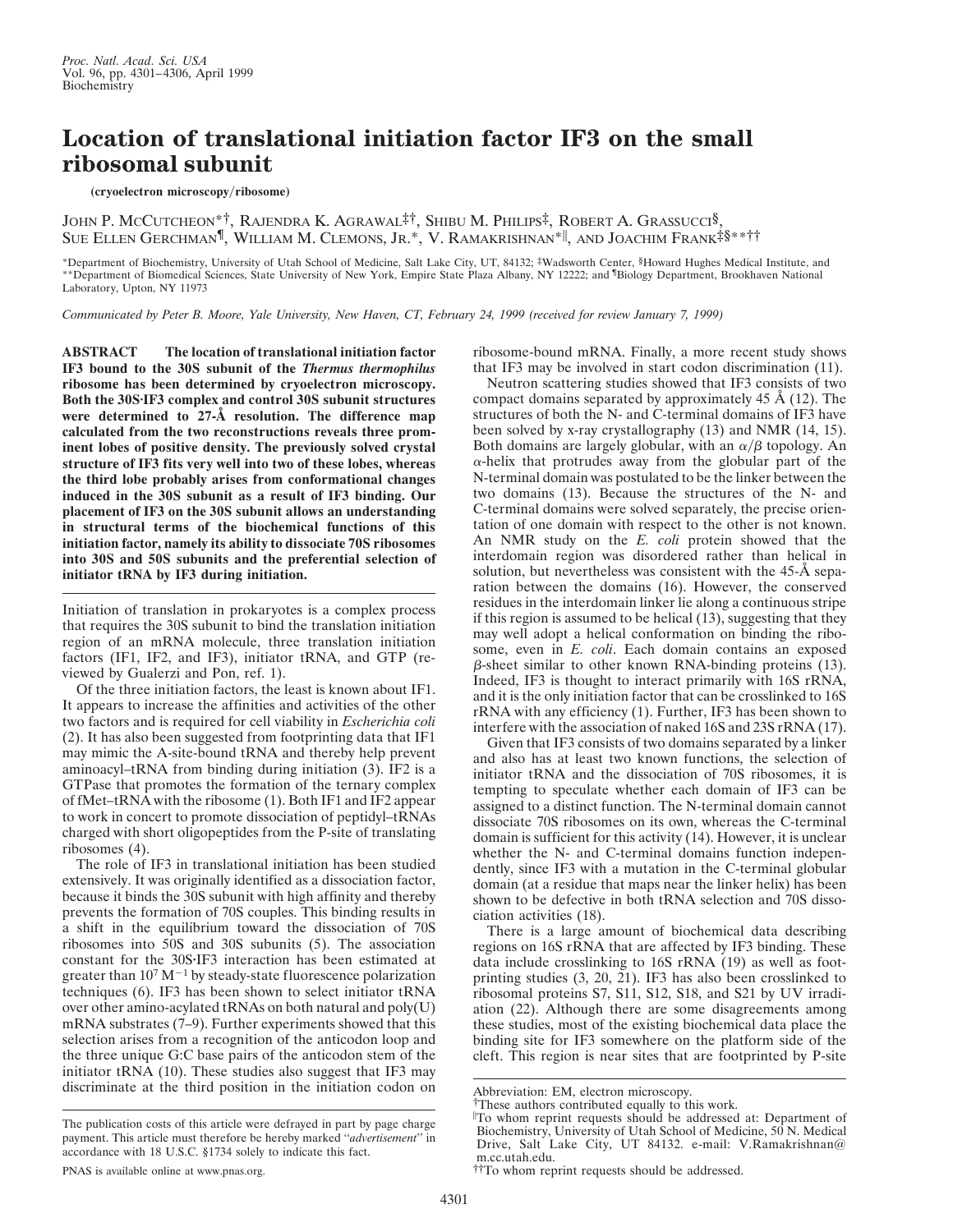tRNA (23, 24). A site-directed mutant at nucleotide 791 showed a 10-fold decrease in affinity for IF3 compared with wild type (25), which is consistent with the central domain of 16S rRNA being important for IF3 binding. Finally, an early immunoelectron microscopy study on IF3 crosslinked to the 30S subunit approximately localized an epitope on IF3 to the cleft region (26).

Over the last few years, the resolution and sensitivity of electron microscopy (EM) has improved to the point that it has been used successfully to map ligand-binding positions on the *E. coli* ribosome (27–31). In this study, as in our previous work, we refer to surface features based on earlier EM maps of the 70S ribosome (32) and the 30S subunit (33). Here we look directly at the structures of free and IF3-bound 30S subunits by EM, and correlate the differences between them with the crystal structure of IF3 to obtain a definite location and orientation for the factor on the small ribosomal subunit.

# **MATERIALS AND METHODS**

**Cloning, Expression, and Purification of IF3.** The coding sequence for IF3 from *Thermotoga maritima* was introduced into the T7-based expression vector pet-13a and expressed in the *E. coli* strain BL21 (DE3) by using standard protocols (34, 35). The factor was purified from induced cells by ion exchange, hydroxylapatite, and gel-filtration chromatography in a procedure essentially identical to that described previously for ribosomal proteins (36) and was dialyzed into 10 mM  $Mg^{2+}/0.1$  M NH<sub>4</sub>Cl/20 mM Tris, pH 7.5. Mass spectrometry showed that the entire gene was expressed. The genes from both *Bacillus stearothermophilus* and *T. maritima* correspond to the short form of IF3 from *E. coli*.

**Purification and Characterization of Ribosomal Subunits.** *Thermus thermophilus* cells were grown in a standard medium for the organism (37) with vigorous shaking at 72°C to an  $OD<sub>600</sub>$  of 2–4. The cells were harvested by centrifugation and lysed by using a French press. Intact 70S ribosomes were purified by standard procedures (38). Native 30S subunits were purified from 50S subunits by centrifugation through a 10–  $30\%$  sucrose gradient in 2 mM MgSO<sub>4</sub>/20 mM Hepes, pH  $7.5/50$  mM KCl/10 mM NH<sub>4</sub>Cl/6 mM 2-mercaptoethanol at 24,000 rpm for 17 hr in a Beckman SW28 rotor (Beckman Instruments). The 30S·IF3 complexes were purified similarly, except the  $MgSO_4$  concentration was 10 mM, and the 70S ribosomes were incubated in an approximately 10-fold molar excess of IF3 for 30 min before being loaded on the sucrose gradient. Both native and IF3-complexed 30S subunits were then dialyzed into 20 mM Hepes, pH  $7.5/50$  mM KCl $/10$  mM  $NH<sub>4</sub>Cl/10$  mM  $MgSO<sub>4</sub>/6$  mM 2-mercaptoethanol, concentrated by ultrafiltration, and applied to electron microscope grids for flash freezing and cryo-EM.

**Cryo-EM.** The reconstructions were computed in the same way except where indicated. The micrographs were recorded as four defocus groups corresponding to 1.05, 1.5, 1.7, 1.95, and 2.7  $\mu$ m for the control 30S subunit reconstruction and as five defocus groups corresponding to 1.25, 1.4, 1.5, 1.7, and 2.0  $\mu$ m for the 30S·IF3 reconstruction. All micrographs were recorded by using the low-dose protocol (10  $e^{-}/\text{\AA}^2$ ) on a Philips EM420 equipped with a low-dose kit and a GATAN model 626 (GATAN, Pleasanton, CA) cryotransfer holder at a magnification of  $\times$ 52,200 ( $\pm$ 2%) as checked by a tobacco mosaic virus standard. Micrographs were checked for astigmatism, drift, and the presence of Thon rings by optical diffraction. Micrographs judged as acceptable were then scanned on a Hi-Scan drum scanner (Eurocore, Saint-Denis, France) and a PSD 1010 microdensitometer (Perkin–Elmer) with a step size of 25  $\mu$ m, which corresponds to 4.78 Å on the object scale. For the three-dimensional reconstructions, an automated selection procedure (39) was used to select 21,005 particles from 22 micrographs for the 30S control and 16,703 particles from 33

micrographs for the 30S. IF3 complex. From these automated selections, real 30S particle candidates were selected from background noise by direct comparison with 83 quasi-evenly spaced projections (40) of an existing structure of the 30S subunit (33). For each defocus group, one step of the threedimensional projection alignment procedure (40) was applied followed by the computation of a merged contrast transfer function (CTF)-corrected reconstruction (41). The CTFcorrected structure was calculated from 6,963 particles for the free 30S subunit and 7,852 particles for the 30S·IF3 complex. Starting with this CTF-corrected reconstruction, the refinement was carried out by using a 2.0° angular step. The effective resolution for both reconstructions was calculated by using the Fourier shell correlation coefficient (42) with a cutoff value of 0.5 (31).

### **RESULTS**

**IF3–30S Complex Formation and Preparation.** In this study, we used ribosomes from *T. thermophilus*, because both 70S ribosomes and small subunits from this species can be produced in a form pure enough to be crystallizable (43, 44), thereby ensuring a homogeneous sample for microscopy. However, because the gene for IF3 from *Thermus* was still unknown, we used IF3 from another thermophile, *T. maritima,* whose optimal growth temperature of 80°C is close to the 72°C optimum for *T. thermophilus* (45). The *Thermotoga* IF3 is highly conserved when compared with sequences from *E. coli* and *B. stearothermophilus*, with 45% of the 176 residues being identical (S.E.G. and V.R., unpublished results). It has been known for over a decade that prokaryotic initiation factors will function in initiation of protein synthesis in heterologous systems (46). Moreover, we show below that IF3 from *Thermotoga* dissociates 70S *Thermus* ribosomes and binds tightly and stoichiometrically to 30S subunits, showing that it is biochemically functional in this particular system.

Fig. 1 shows the sucrose gradient sedimentation profile of *T. thermophilus* 70S ribosomes alone in high (10 mM)  $Mg^{2+}$  and after incubation with IF3 in the same buffer. In buffers containing 10 mM  $Mg^{2+}$ , the 70S ribosomes migrate as a single species, while when incubated with an excess of IF3 they are completely dissociated into 30S and 50S subunits. As seen below, the 30S peak actually consists of a stoichiometric 30S·IF3 complex. The profile of the dissociated subunits is identical to that obtained when 70S ribosomes were dissociated by incubation and sedimentation in 2 mM  $Mg^{2+}$  in the absence of IF3 (data not shown). Both 30S subunits and 30S-IF3 complexes were subjected to SDS/PAGE along with purified IF3 as a marker (Fig.  $2a$ ), showing that the 30S $\cdot$ IF3 complex isolated on sucrose gradients had a near-stoichiometric amount of IF3 bound to it. The samples were also run on nondenaturing 0.5% agarose–3% acrylamide composite gels (Fig. 2*b*). The gels show not only that a band-shift occurs on IF3 binding, but also that the IF3.30S sample is completely shifted, thereby showing that the binding was stoichiometric and the complex remained intact under centrifugation and electrophoresis. These samples were used for comparison of the structures of free and IF3-bound 30S subunits.

**EM of Free and IF3-Bound 30S Subunits.** Cryoelectron microscopic maps of free and IF3-bound 30S subunits were calculated as described in *Methods*. The final resolution, as judged by the point at which the Fourier shell correlation coefficient (42) has a value of 0.5 (31), was about 27 Å for both species. A difference map between the free and IF3-bound 30S subunits was calculated by superimposing the two maps to maximize their correlation coefficient and then scaling the two maps relative to each other. This difference map has contributions both from the presence of IF3 itself and from structural changes induced by the binding of IF3. The latter can have both positive and negative contributions.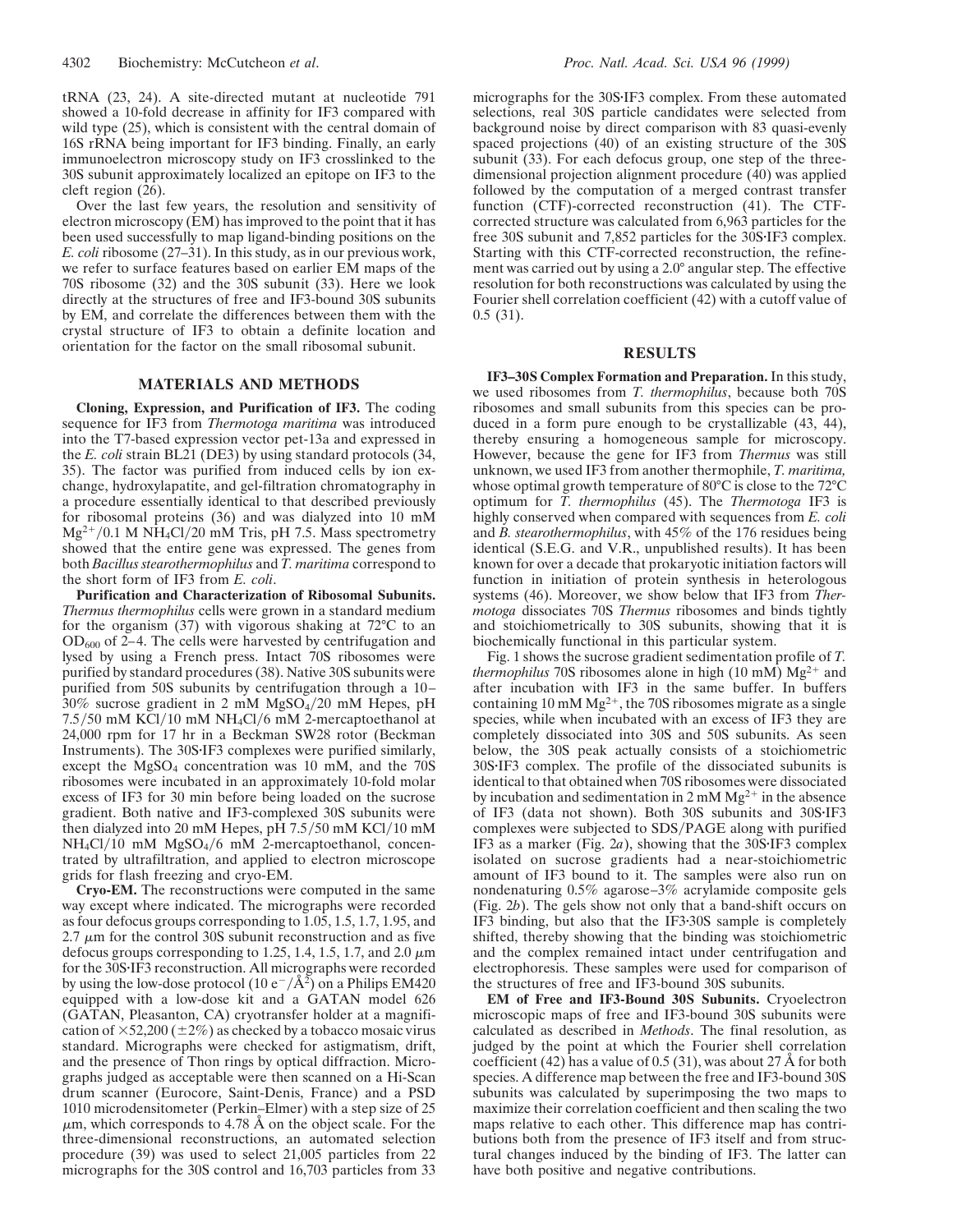

FIG. 1. Sucrose gradient sedimentation profiles of 70S ribosomes in the presence and absence of IF3. (*a*) Sedimentation profile of 70S ribosomes through a 10–30% sucrose gradient in 10 mM Mg<sup>2+</sup>. (*b*) Sedimentation profile of 70S ribosomes incubated with a 10-fold molar excess of IF3 through a 10-30% sucrose gradient in 10 mM  $Mg^{2+}$ . The 70S peak is no longer present and the two peaks correspond to the  $30S\cdot IF3$  complex and  $50S$  subunits.

The difference map calculated from the native and IF3 bound 30S subunit reconstructions shows three large lobes of positive density and one lobe of negative density (Fig. 3). When the positive density features were examined, we found that two of these lobes had a shape and separation that was consistent with the bilobed structure of IF3 deduced by x-ray crystallography and NMR (13–15). This still left the question of which domain of IF3 to assign to each of the two lobes. An examination of the shape of the two lobes suggests that the lobe more interior to the cleft has a shape similar to that of the N-terminal domain of IF3 (including the connecting helix between the two domains), while the lobe that is more exterior and closer to the platform has a shape similar to that of the C-terminal domain. Positioning the N- and C-terminal domains of IF3 into these lobes results in an excellent fit (Fig. 3*c*). The correlation coefficient between the crystal structure and the difference density is 0.81, which is comparable to figures obtained previously for localization of factors and tRNA in the ribosome (28, 31). Reversing the placement leads to a lower correlation coefficient of 0.72. As we discuss below, our placement is also consistent with much of the biochemical data on IF3 binding.

The other region of positive difference density has a narrow sausage-like shape that is incompatible with the shape of IF3. It probably represents a movement of the tip of the platform upwards (i.e., toward the head). A similar movement is seen in



FIG. 2. Characterization of the free and IF3-bound 30S subunits. (*a*) 10–20% gradient SDS/PAGE: Lane 1, 30S subunits purified by dissociation and sucrose gradient sedimentation of 70S ribosomes in buffers containing low  $(2 \text{ mM})$  magnesium; Lane  $2$ ,  $30S·IF3$  complex purified by dissociation of 70S ribosomes with an excess of IF3 followed by sucrose gradient sedimentation, both in buffers containing high (10 mM) magnesium; Lane 3, purified IF3 as a standard. (*b*) Nondenaturing agarose–acrylamide composite gel stained with ethidium bromide: Lane 1, molecular weight markers; Lane 2, 30S subunits purified as in lane 1 of  $(a)$ ; Lane 3, 30S·IF3 complex purified as in lane 2 of *a*. The 30S·IF3 complex is completely shifted relative to the free 30S subunits, showing that our heterologous IF3 is bound stoichiometrically to the 30S subunit and that the complex is stable under centrifugation and electrophoresis.

the 30S subunit on formation of 70S ribosomes (33, 47). The single region of negative density is distributed on the surface of the head region on the opposite side of the cleft from the platform (Fig. 3) and probably represents a slight movement of the head away from the cleft. This movement is smaller in extent than the movement of the tip of the platform. Taken together, these results suggest that the head and platform move slightly with respect to their positions in the free 30S subunit, with the platform movement being the more significant of the two.

We have ascribed the difference densities near the platform and head to movements of mass in these regions. If these movements occurred strictly as rigid bodies, one would expect to see difference densities of opposite sign elsewhere in the structure. The fact that we do not see such matching densities suggests that the movements are not rigid, but may be the result of subtle conformational changes that are delocalized. Such delocalized difference densities would not be detectable at the current resolution of the structures.

## **DISCUSSION**

**Correlation with Biochemical Data.** Our localization places IF3 in a position spanning the region from the 50S subunit side of the platform to the neck of the 30S subunit, adjacent to the cleft. How well does this location explain current biochemical data on IF3?

One problem with comparing three-dimensional location with biochemical data is that the three-dimensional structure of 16S rRNA is not known. A number of three-dimensional models for 16S rRNA have been constructed on the basis of biochemical and biophysical data (48–50). These models allow us to correlate biochemical footprinting data on IF3 with its spatial location on the ribosome. We have used the most recent of these models (50), which is derived by combining biochemical and electron-microscopic data. In doing so, we are aware that neither the model nor all of the biochemical data are likely to be free of errors. Nevertheless, given the resolution of the work here, we think the model is a useful framework to look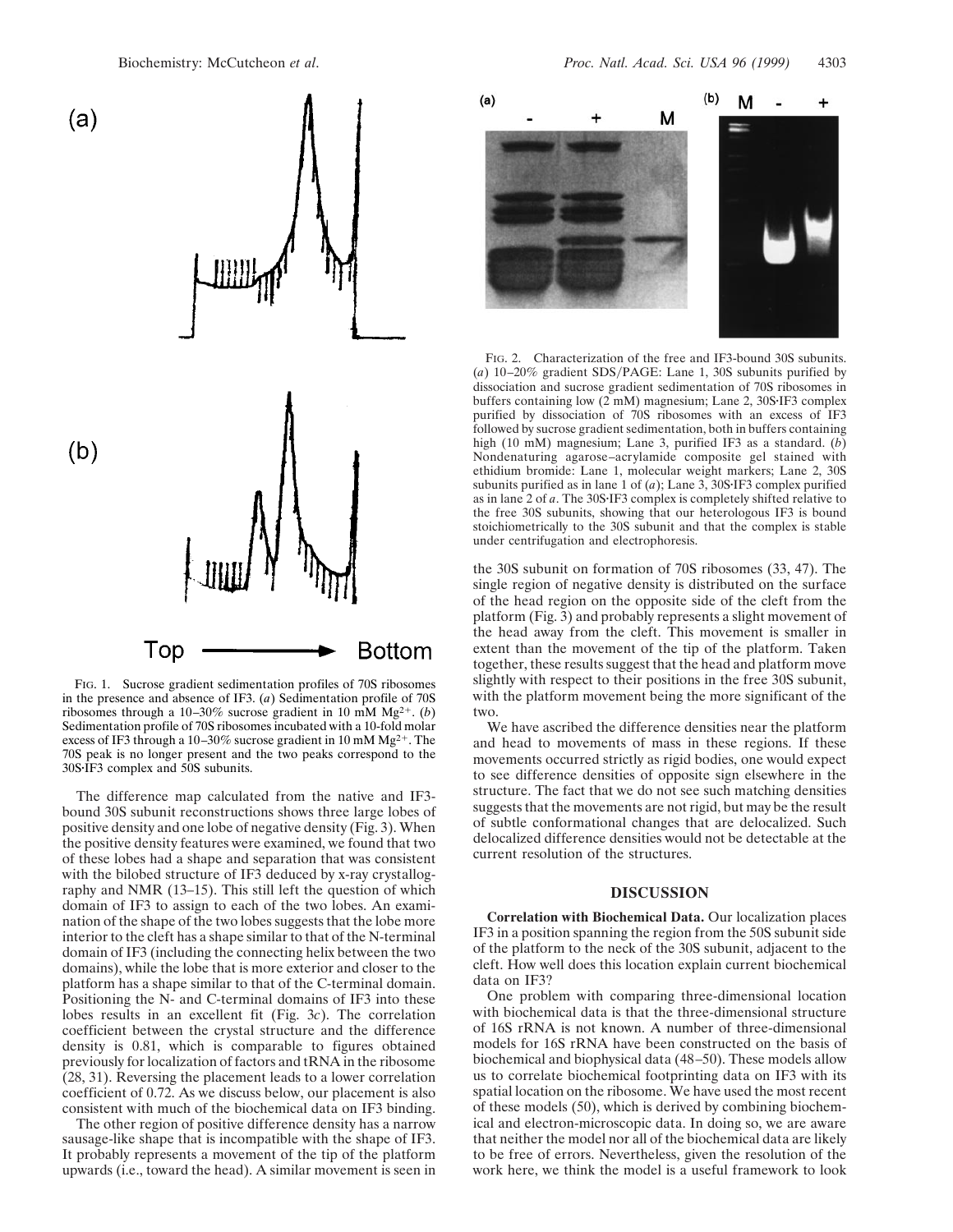

FIG. 3. Stereo views of a 27-Å cryo-EM reconstruction of the 30S subunit bound to IF3. The positive (magenta) and negative (blue) difference densities on IF3 binding are overlaid on the threedimensional cryo-EM map of the native 30S subunit (yellow). The labels on the 30S subunit indicate the head (h), neck (n), shoulder (s), and platform (pt). The two lobes of positive difference density that we have assigned to the N- and C-terminal domains of IF3 are labeled N and C, respectively. (*a*) View from the platform side, with the 50S subunit interface on the left; (*b*) the same structure viewed from the shoulder side, with the 50S subunit interface on the right; (*c*) the best fit of the x-ray crystal structure of IF3 into the corresponding difference density, with the N- and C-terminal domains indicated by the appropriate letters.

at the agreement between the footprinting data and the location determined here by EM.

With reference to this model of 16S rRNA (50), it is clear that some of the footprints agree quite well with our placement of IF3, while others cannot readily be explained. In particular, the strong crosslink seen in the 819–859 region of 16S rRNA (19) is not near our location for IF3, while the weaker crosslink seen in that same study is in good agreement with our location. Some biochemical footprinting data (21) also agree well with our placement of IF3. It is quite possible that many of the footprints seen from IF3 (3) that are inconsistent with our location of IF3 were caused not by direct protection but rather by a conformational change in the subunit that reduces or increases reactivity of parts of the 16S rRNA, and our EM shows evidence for such changes on IF3 binding. Such discrepancies could be resolved by mapping IF3 on the 30S subunit with a tethered Fe(II) probe, as was recently done with EF-G (51). Finally, it is also possible that some of the discrepancies between our location of IF3 and the presumed



FIG. 4. Stereo views that show the relative positions of IF3 (magenta) and P-site tRNA (green) on the 30S subunit (yellow). The labels on the 30S subunit for the head, neck, shoulder, and platform are the same as in Fig. 3. The molecules of IF3 and tRNA are shown at about 5 Å resolution and represent the best fit of the x-ray crystal structures to the corresponding difference densities of IF3 (Fig. 3*c*) and P-site tRNA (31). (*a*) view from the platform side with the 50S subunit interface on the left; (*b*) view from the shoulder side with the 50S subunit interface on the right.

spatial location of various footprints and crosslinks come not from errors in the biochemical data but from the model used for 16S rRNA. In this context, it is worth noting that models for ribosomal RNA continue to improve and be revised based on higher-resolution electron microscopic images (R. Brimacombe, personal communication; A. Malhotra and J.F., unpublished results). Nevertheless, the general thrust of the RNA footprinting and crosslinking data, which suggest that IF3 interacts with the central domain of 16S rRNA, is consistent with our location of IF3.

As mentioned earlier, IF3 has been crosslinked to proteins S7, S11, S12, S18, and S21 (22). The locations of S11, S18, and S21, which lie on the platform side of the cleft of the 30S (52) are close to our location for IF3. Similarly, S7 has recently been modeled into a position on the 30S subunit (53) that would be close to our location for IF3. However, given the spatial location of these five ribosomal proteins (52), it would be difficult for IF3 to be very close to all of them regardless of its location.

We discuss below how our location of IF3 sheds light on two biochemical roles for the factor, inspection of initiator tRNA, and dissociation of 70S subunits.

**Inspection of Initiator tRNA.** The structure of the *E. coli* 70S ribosome has previously been visualized in complex with both initiator tRNA and mRNA (31). This structure offers us a way of comparing the relative locations of IF3 and initiator tRNA in the ribosome. Some caution must be exercised in this interpretation, because the 30S subunit undergoes additional changes on binding the 50S subunit (31, 33). However, these changes are unlikely to affect the conclusions from the discussion that follows. We superimposed our reconstruction of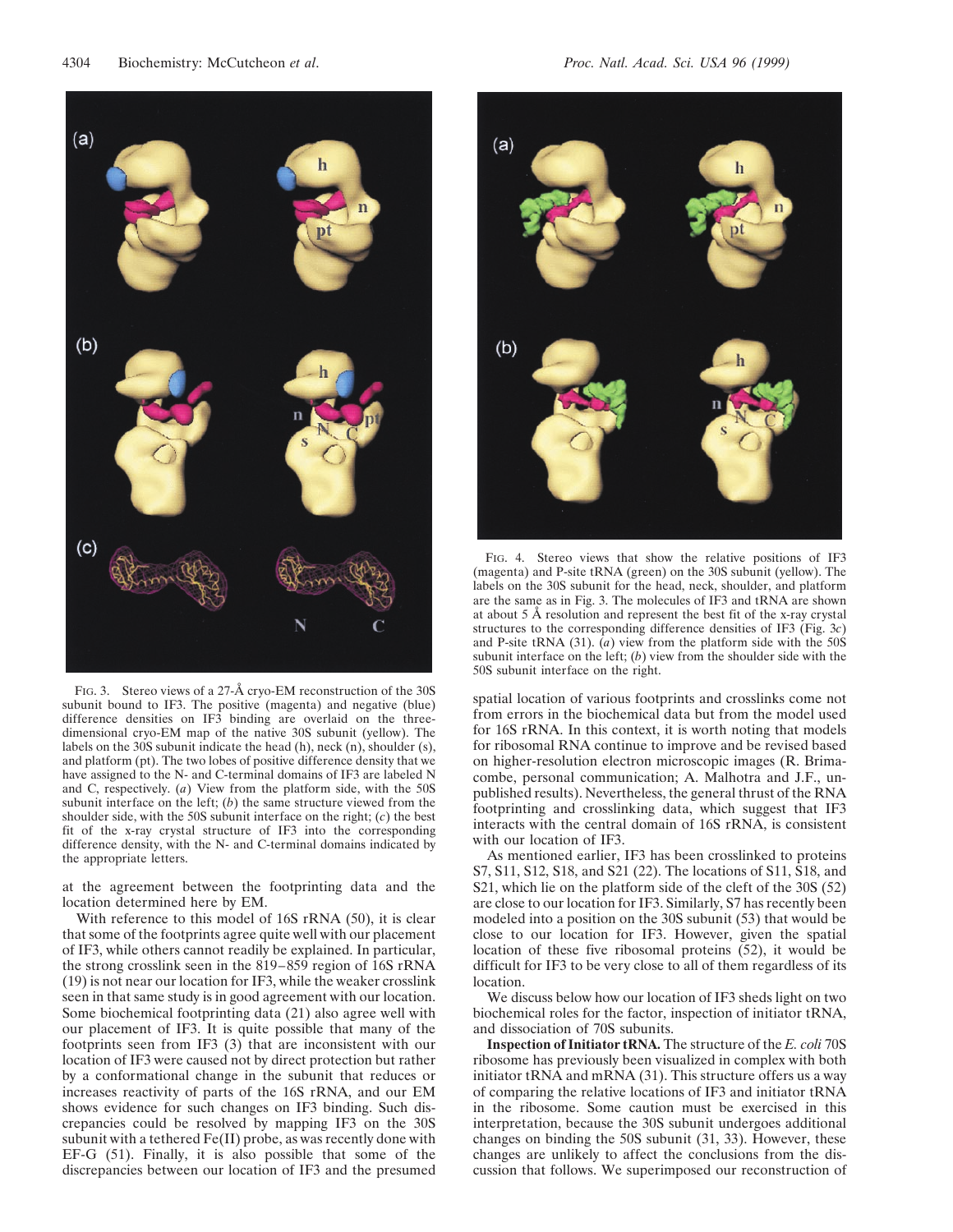the 30S-IF3 complex onto the 30S part of the 70S reconstruction with initiator tRNA and mRNA to obtain an approximate relative location of the tRNA with respect to the location of IF3. The results are shown in Fig. 4.

IF3 is known to recognize the three G:C base pairs of the anticodon stem that are unique to initiator tRNA (10). It can be expected, therefore, that some portion of IF3 should be near the density attributed to the anticodon stem-loop of initiator tRNA in the 70S-initiator tRNA reconstruction. As seen in Fig. 4, the anticodon stem lies directly adjacent to our location for the C-terminal domain of IF3, showing that this domain is probably involved in the recognition of the features of this stem. This observation is consistent with the finding that Lys-110 of *E. coli* IF3, which maps to the C-terminal domain, is important for tRNA selection and ribosome binding (18). It is also interesting to note that IF3 does not appear to bind the anticodon itself, which is therefore free to bind the start codon on mRNA. The mass attributed to mRNA in the structure of the 70S ribosome bound to initiator tRNA and mRNA (31) seems to come into contact primarily with the linker region of IF3 and the portions of the N and C termini that are near the linker. This result correlates perfectly with the observation that a Tyr-75 $\rightarrow$ Asn mutation (which maps to the linking region between the domains) alters the effect of IF3 on discrimination of the initiation codon (11). Thus our placement of IF3 and its proximity to the anticodon stem-loop of initiator tRNA provide a physical framework for its function in selection of initiator tRNA.

**Ribosome Dissociation Activity.** As we have shown, 70S ribosomes in high magnesium concentration migrate as a single stable complex on sucrose gradients, while in the presence of IF3 they are completely dissociated into their subunits. The location of IF3 sheds light on this activity.

In the reconstruction of the 70S ribosome (31), there is a bridge of density connecting the two subunits at a location that corresponds to our placement of the C-terminal domain of IF3. Comparison with the recent 9-Å structure of the 50S subunit from *Haloarcula marismortui* (54) shows that this density is actually contributed by the 50S subunit. Therefore, there is an intimate docking of the 50S and 30S subunits at exactly the location that we have found for the C-terminal domain. The presence of IF3 at this location would therefore interfere with this docking between the two subunits and prevent the formation of 70S ribosomes. Our placement of the C-terminal domain at the site of an intimate docking between the two subunits agrees with observations that the C-terminal domain by itself is sufficient for the dissociation activity of IF3 (14), while the N-terminal domain lacks this activity.

In contrast to IF3, the observed location of eukaryotic initiation factor 3 (eIF3) on the 40S subunit is not consistent with a model of antiassociation activity by direct physical blockage of the 60S subunit (55). However, the initiation of protein synthesis is quite different in eukaryotes and bacteria (56). Moreover, eIF3 is a 600-kDa complex consisting of eight subunits, none of which have any apparent homology to bacterial IF3. It is not surprising, therefore, that eIF3 and IF3 should act in completely different ways.

This study describes the direct localization of an initiation factor on the bacterial ribosome. Our location for IF3 not only correlates well with the large body of biochemical data, but also sheds light on the structural basis for the roles of the factor in dissociation of 70S ribosomes and inspection of initiator tRNA.

We thank Amy B. Heagle for help with illustrations and Irene S. Gabashvili for help with some of the computation. This work was supported by National Institutes of Health grant R01GM 44973 (to V.R. and Stephen W. White) and R37GM 29169 and R01GM 55440 (to J.F.).

- 1. Gualerzi, C. O. & Pon, C. L. (1990) *Biochemistry* **29,** 5881–5889. 2. Cummings, H. S. & Hershey, J. W. (1994) *J. Bacteriol.* **176,** 198–205.
- 3. Moazed, D., Samaha, R. R., Gualerzi, C. & Noller, H. F. (1995) *J. Mol. Biol.* **248,** 207–210.
- 4. Karimi, R., Pavlov, M. Y., Heurgue-Hamard, V., Buckingham, R. H. & Ehrenberg, M. (1998) *J. Mol. Biol.* **281,** 241–252.
- 5. Godefroy-Colburn, T., Wolfe, A. D., Dondon, J., Grunberg-Manago, M., Dessen, P. & Pantaloni, D. (1975) *J. Mol. Biol.* **94,** 461–487.
- 6. Weiel, J. & Hershey, J. W. B. (1981) *Biochemistry* **20,** 5859–5865.
- 7. Berkhout, B., van der Laken, C. J. & van Knippenberg, P. H. (1986) *Biochim. Biophys. Acta* **866,** 144–153.
- 8. Risuleo, G., Gualerzi, C. & Pon, C. (1976) *Eur. J. Biochem.* **67,** 603–613.
- 9. Hartz, D., McPheeters, D. S. & Gold, L. (1989) *Genes Dev.* **3,** 1899–1912.
- 10. Hartz, D., Binkley, J., Hollingsworth, T. & Gold, L. (1990) *Genes Dev.* **4,** 1790–1800.
- 11. Sussman, J. K., Simons, E. L. & Simons, R. W. (1996) *Mol. Microbiol.* **21,** 347–360.
- Kycia, J. H., Biou, V., Shu, F., Gerchman, S. E., Graziano, V. & Ramakrishnan, V. (1995) *Biochemistry* **34,** 6183–6187.
- 13. Biou, V., Shu, F. & Ramakrishnan, V. (1995) *EMBO J.* **14,** 4056–4064.
- 14. Garcia, C., Fortier, P. L., Blanquet, S., Lallemand, J. Y. & Dardel, F. (1995) *J. Mol. Biol.* **254,** 247–259.
- 15. Garcia, C., Fortier, P. L., Blanquet, S., Lallemand, J. Y. & Dardel, F. (1995) *Eur. J. Biochem.* **228,** 395–402.
- 16. Moreau, M., de Cock, E., Fortier, P. L., Garcia, C., Albaret, C., Blanquet, S., Lallemand, J. Y. & Dardel, F. (1997) *J. Mol. Biol.* **266,** 15–22.
- 17. Burma, D. P., Nag, B. & Tewari, D. S. (1983) *Proc. Natl. Acad. Sci. USA* **80,** 4875–4878.
- 18. De Bellis, D., Liveris, D., Goss, D., Ringquist, S. & Schwartz, I. (1992) *Biochemistry* **31,** 11984–11990.
- 19. Ehresmann, C., Moine, H., Mougel, M., Dondon, J., Grunberg-Manago, M., Ebel, J. P. & Ehresmann, B. (1986) *Nucleic Acids Res.* **14,** 4803–4821.
- 20. Muralikrishna, P. & Wickstrom, E. (1989) *Biochemistry* **28,** 7505–7510.
- 21. Laughrea, M. & Tam, J. (1991) *Biochemistry* **30,** 11412–11420.
- MacKeen, L. A., Kahan, L., Wahba, A. J. & Schwartz, I. (1980) *J. Biol. Chem.* **255,** 10526–10531.
- 23. Moazed, D. & Noller, H. F. (1986) *Cell* **47,** 985–994.
- 24. Moazed, D. & Noller, H. F. (1990) *J. Mol. Biol.* **211,** 135–145.
- 25. Tapprich, W. E., Goss, D. J. & Dahlberg, A. E. (1989) *Proc. Natl. Acad. Sci. USA* **86,** 4927–4931.
- 26. Stöffler, G., Bald, R., Kastner, B., Lührmann, R., Stöffler-Meilicke, M. & Tishendorf, G. (1980) in *Ribosomes: Structure, Function and Genetics*, eds. Chambliss, G., Craven, G. R., Davies, J., Davis, K., Kahan, L. & Nomura, M. (University Park Press, Baltimore, MD), pp. 171–205.
- 27. Agrawal, R. K., Penczek, P., Grassucci, R. A., Li, Y., Leith, A., Nierhaus, K. H. & Frank, J. (1996) *Science* **271,** 1000–1002.
- 28. Agrawal, R. K., Penczek, P., Grassucci, R. A. & Frank, J. (1998) *Proc. Natl. Acad. Sci. USA* **95,** 6134–6138.
- 29. Stark, H., Rodnina, M. V., Rinke-Appel, J., Brimacombe, R., Wintermeyer, W. & van Heel, M. (1997) *Nature (London)* **389,** 403–406.
- 30. Stark, H., Orlova, E. V., Rinke-Appel, J., Junke, N., Mueller, F., Rodnina, M., Wintermeyer, W., Brimacombe, R. & van Heel, M. (1997) *Cell* **88,** 19–28.
- 31. Malhotra, A., Penczek, P., Agrawal, R. K., Gabashvili, I. S., Grassucci, R. A., Junemann, R., Burkhardt, N., Nierhaus, K. H. & Frank, J. (1998) *J. Mol. Biol.* **280,** 103–116.
- 32. Frank, J., Zhu, J., Penczek, P., Li, Y., Srivastava, S., Verschoor, A., Radermacher, M., Grassucci, R., Lata, R. K. & Agrawal, R. K. (1995) *Nature (London)* **376,** 441–444.
- 33. Lata, K. R., Agrawal, R. K., Penczek, P., Grassucci, R., Zhu, J. & Frank, J. (1996) *J. Mol. Biol.* **262,** 43–52.
- 34. Studier, F. W., Rosenberg, A. H., Dunn, J. J. & Dubendorff, J. W. (1990) *Methods. Enzymol.* **185,** 61–89.
- 35. Gerchman, S. E., Graziano, V. & Ramakrishnan, V. (1994) *Protein Expression Purif.* **5,** 242–251.
- 36. Wimberly, B. T., White, S. W. & Ramakrishnan, V. (1997) *Structure (London)* **5,** 1187–1198.